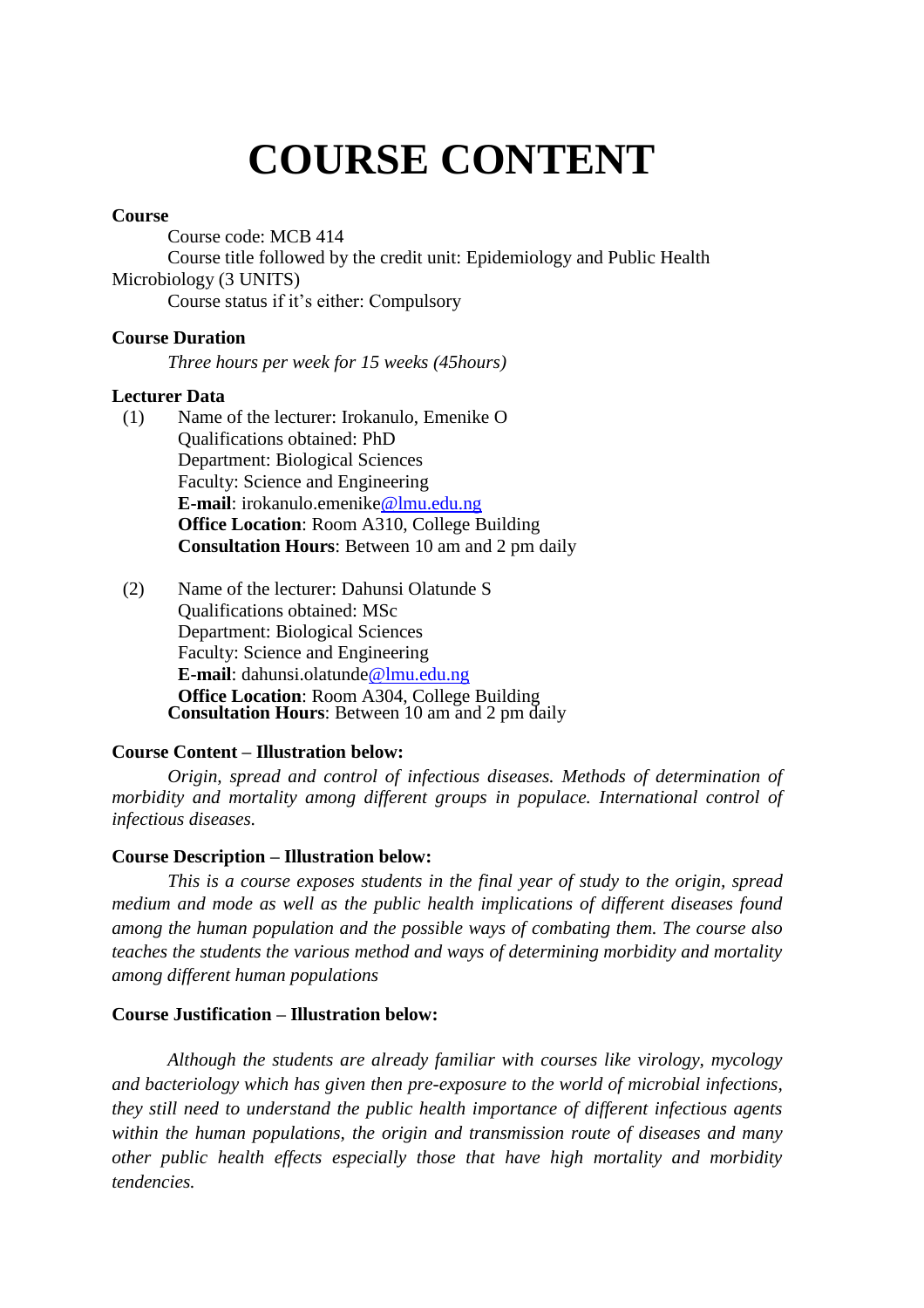#### **Course objectives**

At the end of this course, students would be able to:

- *(i) Acquire extensive knowledge on the origin and mode of transmission of different diseases that are related with humans*
- *(ii) Gained understanding about the different microorganisms of public health importance*
- *(iii) Grasp the method for determination of public health parameters like morbidity and mortality.*

#### **Course Requirement – Illustration below:**

*To derive maximum benefits from the course and for fast grasping of many of the concepts involved, the course requires that the students be familiar with basic biology and microbiology. They specifically need to have pre-knowledge about general microbiology, mycology and virology.* 

### **S/N Grading Score**  $(\%)$ 1. **Test** 20 2. Assignment 10 3. Final Examination 70 **Total 100**

#### **Method of Grading- An example below**

#### **Course Delivery Strategies – Illustration below:**

*Lecturing method is strictly adopted. Students may sometimes be grouped for the classwork and assignments are given at intervals for efficient understanding*.

## **LECTURE CONTENT**

| Week       | Outline               | Description                                     | Lecturer        |
|------------|-----------------------|-------------------------------------------------|-----------------|
| One        | Origin of disease     | The epidemiology of different diseases is       | Dr Irokanulo EO |
|            |                       | carefully considered                            |                 |
| Two        | Infectious diseases 1 | Different infectious diseases were examined and | Dr Irokanulo EO |
|            |                       | discussed in details                            |                 |
| Three      | Infectious diseases 2 | Continuation of week 2                          | Dr Irokanulo EO |
| Four       | Spread and control of | The transmission route and control measures     | Dr Irokanulo EO |
|            | infectious disease 1  | against diseases were examined                  |                 |
| Five       | Spread and control of | Continuation of week 4                          | Dr Irokanulo EO |
|            | infectious disease 2  |                                                 |                 |
| <b>Six</b> | Morbidity 1           | Factors favouring morbidity and the various     | Dahunsi OS      |
|            |                       | calculations were examined                      |                 |
| Seven      | Morbidity 2           | Same as in week 6                               | Dahunsi OS      |
| Eight      | Mortality 1           | Factors favouring morbidity and the various     | Dahunsi OS      |
|            |                       | calculations were examined                      |                 |
| Nine       | Mortality 2           | Same as in week 8                               | Dahunsi OS      |